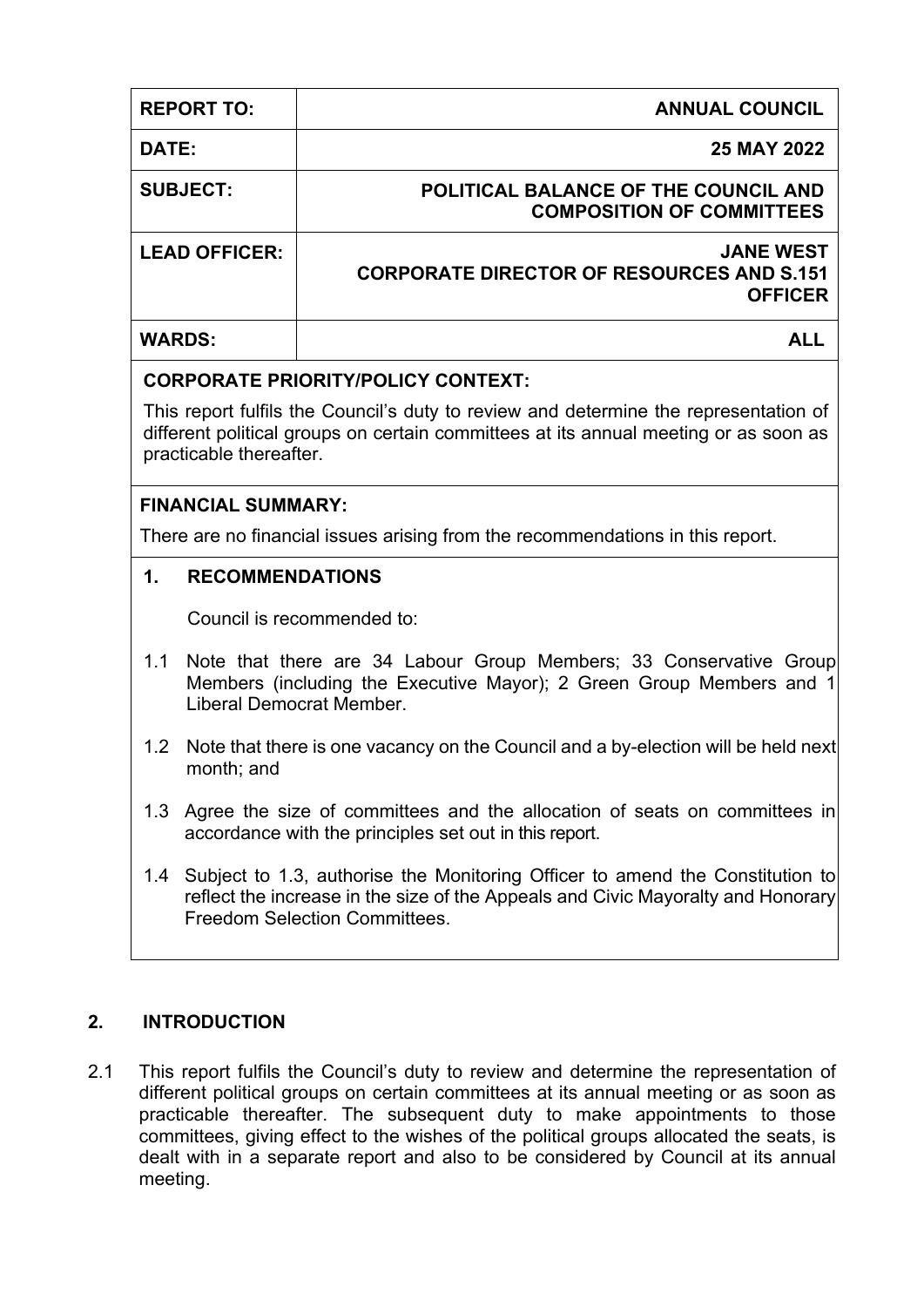2.2 In addition, related changes to the Constitution are proposed in this report. Namely, changes to the size of committees.

## **3. POLITICAL BALANCE / PROPORTIONALITY**

- 3.1 The rules on political balance and committees are set out in sections 15 to 17 of the Local Government and Housing Act 1989 (the 1989 Act) and supplemented by the Local Government (Committees and Political Groups) Regulations 1990.
- 3.2 The Council is required to review the representation of different political groups on certain committees at, or as soon as practicable, after its annual meeting.
- 3.3 As soon as practicable after the review, the Council then has a duty to determine the allocation to the different political groups all the seats on the relevant committees. The allocation is determined by applying the political balance rules prescribed by section 15(5) of the 1989 Act. These rules are set out in the next paragraph and are designed to ensure that the political composition of the Council's committees, as far as possible, replicates the political composition of the Council.
- 3.4 The rules are that seats on relevant committees must be allocated to different political groups (i.e. a group of two or more members), so far as reasonably practicable, in accordance with the following four principles:
	- (a) That not all the seats on the body are allocated to the same political group. In other words, committees/sub-committees comprising solely of members of the same political group are not allowed.
	- (b) That the majority of the seats on the body is allocated to a particular political group if the number of persons belonging to that group is a majority of the Council's membership. As no political group has an overall majority, this rule is not applicable.
	- (c) Subject to paragraphs (a) and (b) above, that each political group is allocated the same proportion of the total seats across all the ordinary committees of the Council as the proportion of the members of the Council that belong to that group. In other words, the total number of seats on certain committees (see **Table** below) have to be taken together and then allocated proportionately to each political group so far as is possible.
	- (d) Subject to paragraphs (a) to (c) above, that each political group is allocated the same proportion of the seats on each relevant body as the proportion of the members of the Council that belong to that group.
- 3.5 Following the elections on 5 May 2022, the two main political groups in the Council remain as the Labour Group and the Conservative Group. The Council also has two Green Party members and one Liberal Democrat member. There remains one vacancy on the Council as the Executive Mayor was also elected as a councillor. A by-election for this vacancy will be held next month.
- 3.6 Thereafter, it is likely that another political balance review will need to be undertaken, which may result in a different allocation of seats at the meeting of the full Council in July 2022.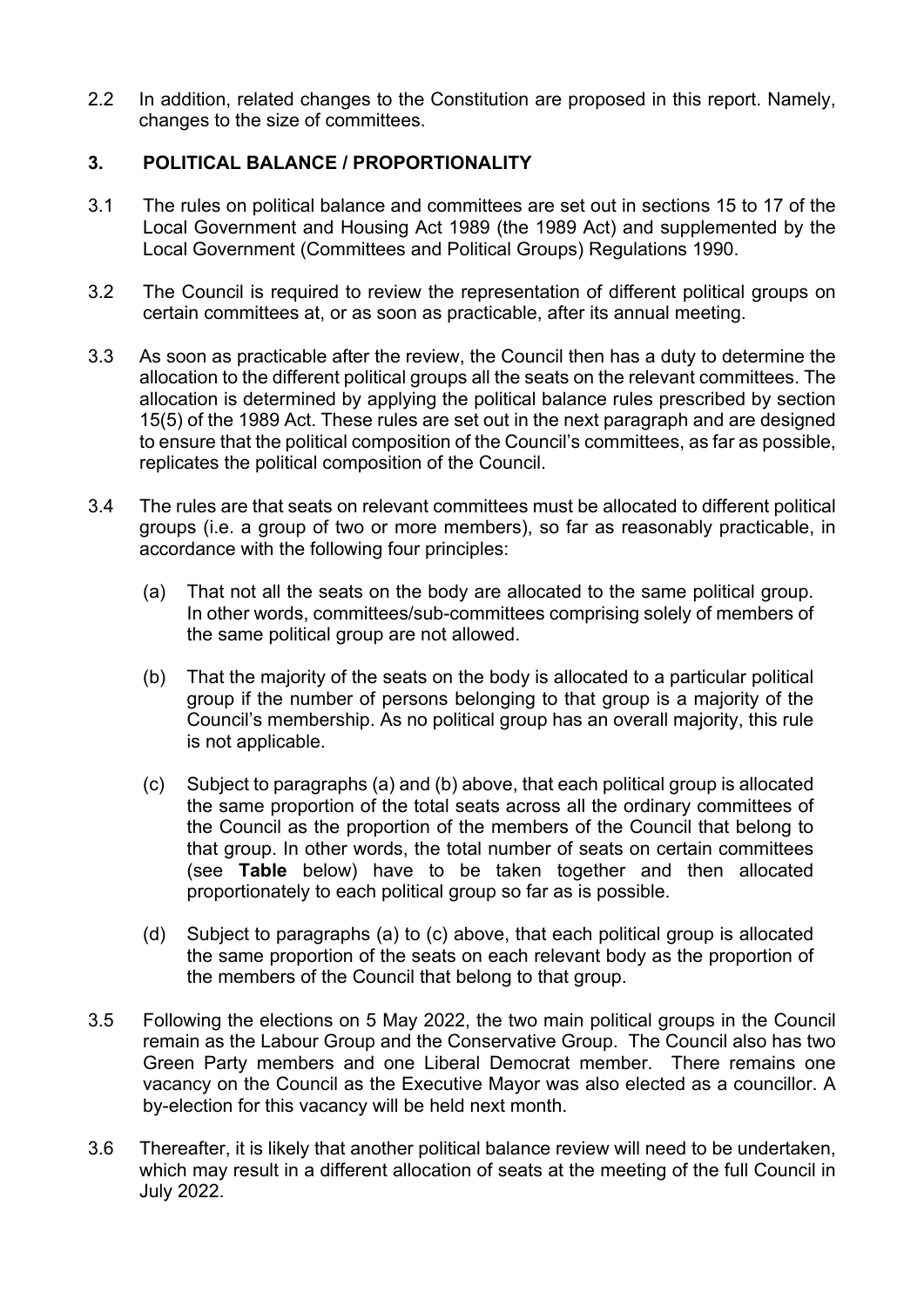- 3.7 The political balance calculations for the purposes of the Annual Council Meeting are therefore based on 70 Members (69 Councillors plus the Executive Mayor).
- 3.8 The Constitution, as recently changed with the approval of Full Council in March 2022, states that the Executive Mayor: "if a member of a political group will be taken into account when calculating seat allocations on Committees and Sub-Committees of which they are a member …".
- 3.9 Accordingly, political balance calculations will be based on the following split:

| Labour:           | $34/70 = 48.6\%$ |
|-------------------|------------------|
| Conservative:     | $33/70 = 47.1%$  |
| Green:            | $2/70 = 2.9\%$   |
| Liberal Democrat: | $1/70 = 1.4\%$   |

3.10 Principle (c) refers to "ordinary committees" which, under the 1989 Act, means those committees appointed under Section 102(1)(a) of the Local Government Act 1972. These committees are listed in the **Table** below as well as proposed committee sizes and seat allocations. Provided that the prescribed number of seats are allocated based on statutory entitlement, ultimately, it is for Members to decide which political group is allocated seats on which particular committee.

| <b>Committee</b>                     | <b>Size</b> | Lab<br>48.6%  | <b>Cons</b><br>47.1% | <b>Green</b><br>2.9%     | Lib Dem<br>1.4% |
|--------------------------------------|-------------|---------------|----------------------|--------------------------|-----------------|
| <b>Appointments and Disciplinary</b> |             | 3             | 3                    |                          |                 |
| Appeals *                            |             | 3             | 3                    |                          |                 |
| Audit and Governance**               |             | 3             | $\overline{2}$       |                          |                 |
| <b>Ethics</b>                        |             | 2             | 3                    |                          |                 |
| <b>General Purposes</b>              |             | 4             | 4                    |                          |                 |
| Licensing                            |             | 6             | 5                    |                          |                 |
| Civic Mayoralty and Honorary Freedom |             | 3             | 3                    |                          |                 |
| Selection                            |             |               |                      |                          |                 |
| Pension****                          |             | 4             | 4                    |                          |                 |
| Planning                             |             | 5             | 5                    |                          |                 |
| <b>TOTAL</b>                         | 68          | 33<br>(33.01) | 32<br>(32.01)        | $\overline{2}$<br>(1.97) | (0.95)          |

- \* Members who shall not be members of Appointments and Disciplinary Committee but *must* include at least one member of the Executive.
- \*\* Membership includes one independent, suitably qualified Chair who may not be a member or officer of the Council. The membership also comprises one independent, suitably qualified co-optee.
- \*\*\* Membership includes one Staff Side non-voting co-opted member and two Pensioner Side co-opted Members (one voting co-opted member and one non-voting co-opted member).
- 3.11 The above **Table** sets out the allocation of the 68 seats to be allocated to the Members of the Council (including the Executive Mayor). It is subject to Members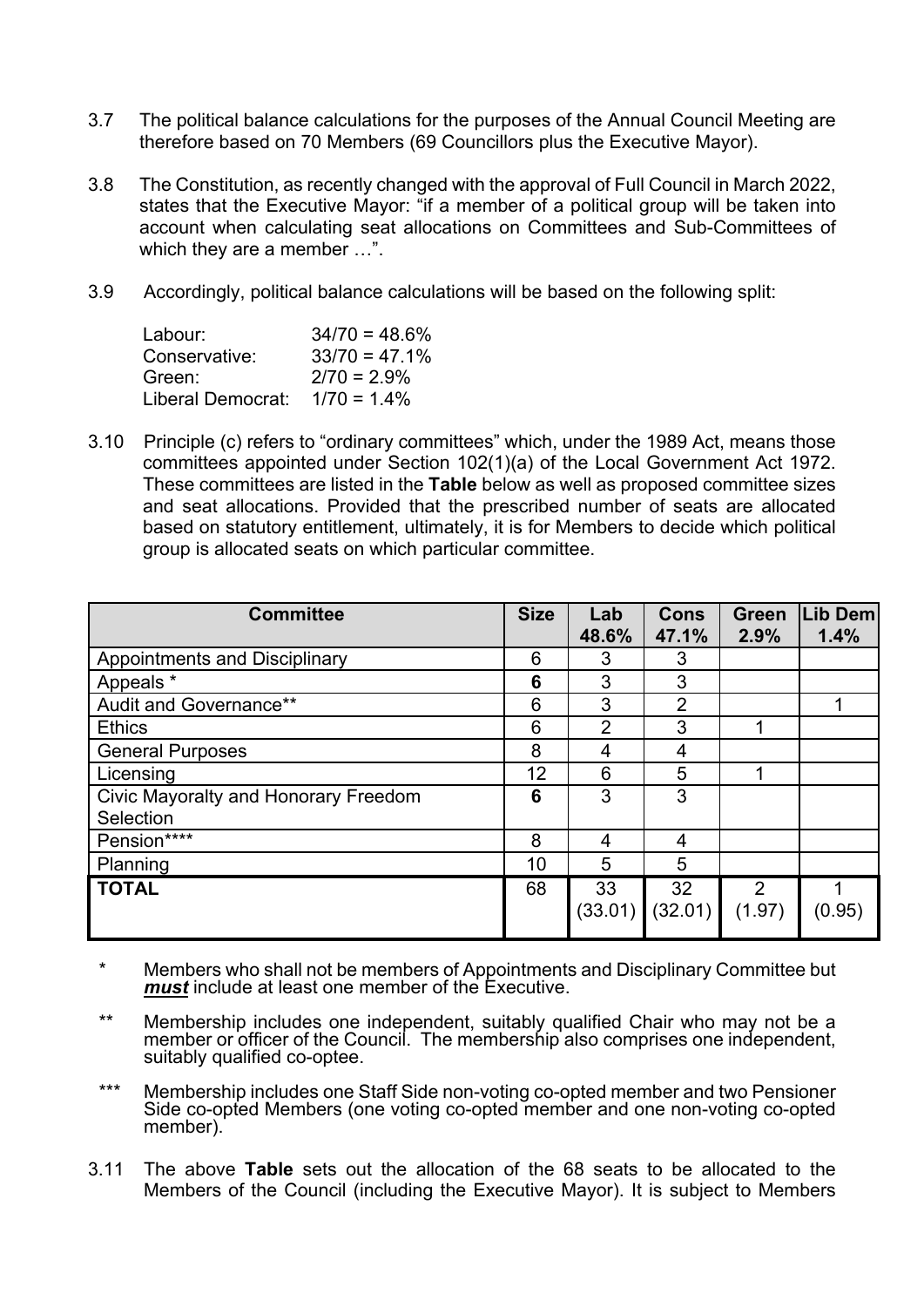agreeing that the size of the Appeals Committee and the Civic Mayoralty and Honorary Freedom Selection be increased by 1 seat each.

- 3.12 If such an increase is approved, Members are asked to authorise the Monitoring Officer to amend the Constitution accordingly.
- 3.13 The Licensing Committee is included because it is established as an ordinary committee of the Council and, at the same time, as the Council's mandatory committee under the Licensing Act 2003. In other words, it is a hybrid committee which discharges all the Council's licensing functions at Member level.
- 3.14 Applying the political balance rules, the 3 political groups of the Council are entitled to 67 of the ordinary 68 seats and the remaining seat has to be given to the Liberal Democratic Member under section 16(2A) of the 1989 Act as amended by the regulations already referred to.
- 3.15 Principles (a), (b) and (d) apply to a "body" to which the Council makes appointments. The 1989 Act provides that the bodies to which this principle applies include ordinary committees (see **Table** above), ordinary sub- committees, advisory committees and sub-committees and certain joint committees where at least 3 seats are filled by appointments made by the Council.
- 3.16 Principle (c) does not apply to the Scrutiny and Overview Committee but the other principles do which means that the Labour and Conservative groups are entitled to an allocation of 3 seats each. This reflects the membership of the Council so far as is possible based on the size of the committee.
- 3.17 The law does allow councils to depart from the political balance rules but only if notice of proposals to adopt alternative arrangements is given in the summons to attend the meeting and, at the meeting, no member votes against them. No such notice is included in the summons to this meeting and therefore that option is not available to Members.
- 3.18 As soon as possible after Full Council has changed the membership of committees following a review of the representation of different political groups on committees (as set out above), committees who have sub-committees are required in turn to review political balance, allocate seats and make appointments in accordance with the wishes of political groups in respect of their own sub-committees.
- 3.19 In the past, the allocation of seats and appointment of Members to the sub-committees of the Scrutiny and Overview Committee has been dealt with at the Annual Council Meeting itself. Technically, this must be done at a meeting of the Scrutiny and Overview Committee. This year, on the rise of Annual Council, a short single item meeting of the Scrutiny and Overview Committee will be arranged so that it can fulfil its statutory political balance duties.
- 3.20 The political balance rules do not apply to the Health and Well-being Board.
- 3.21 The Local Pension Board is constituted under the Public Service Pensions Act 2013 and the Local Government Pensions Scheme (Amendment) Regulations 2015. It is not a committee of the Council and the proportionality rules do not apply to the Board which has three employer representatives and three employee representatives and